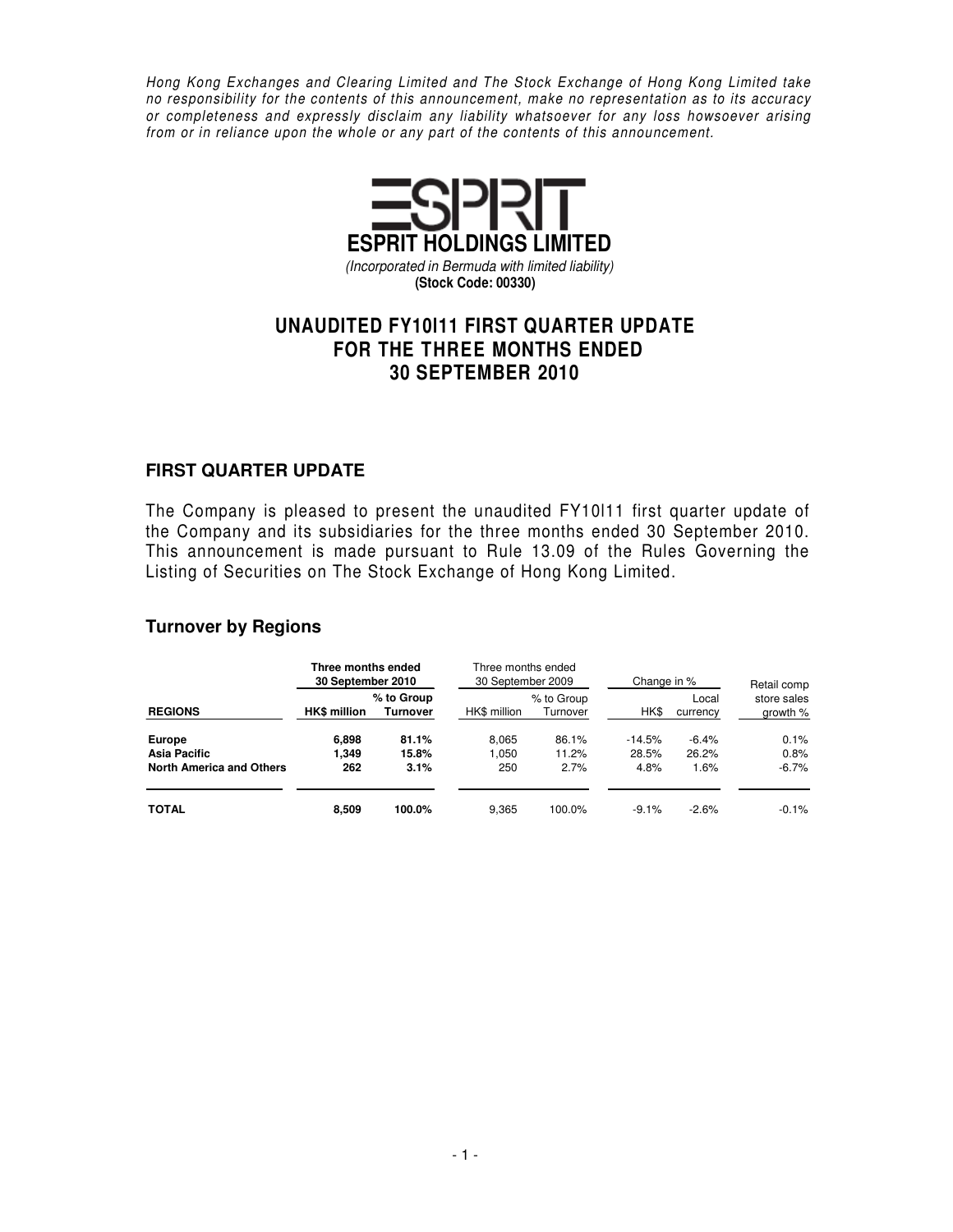## **Turnover by Key Distribution Channels**

|                                  | Three months ended  |            | Three months ended |            |             |          |  |
|----------------------------------|---------------------|------------|--------------------|------------|-------------|----------|--|
|                                  | 30 September 2010   |            | 30 September 2009  |            | Change in % |          |  |
|                                  |                     | % to Group |                    | % to Group |             | Local    |  |
| <b>KEY DISTRIBUTION CHANNELS</b> | <b>HK\$ million</b> | Turnover   | HK\$ million       | Turnover   | HK\$        | currency |  |
| <b>RETAIL</b> #                  | 4,296               | 50.5%      | 4,113              | 43.9%      | 4.4%        | 10.8%    |  |
| Europe                           | 3,182               | 37.4%      | 3,388              | 36.2%      | $-6.1%$     | 2.8%     |  |
| Asia Pacific                     | 933                 | 11.0%      | 557                | 5.9%       | 67.5%       | 61.3%    |  |
| North America                    | 181                 | 2.1%       | 168                | 1.8%       | 7.7%        | 4.6%     |  |
| <b>WHOLESALE</b>                 | 4.161               | 48.9%      | 5,178              | 55.3%      | $-19.6%$    | $-12.8%$ |  |
| Europe                           | 3,711               | 43.6%      | 4,653              | 49.7%      | $-20.3%$    | $-12.8%$ |  |
| Asia Pacific                     | 404                 | 4.8%       | 483                | 5.2%       | $-16.3%$    | $-14.4%$ |  |
| North America and Others         | 46                  | 0.5%       | 42                 | 0.4%       | 10.2%       | 4.3%     |  |
| <b>LICENSING AND OTHERS</b>      | 52                  | 0.6%       | 74                 | 0.8%       | $-29.6%$    | $-28.7%$ |  |
| TOTAL                            | 8,509               | 100.0%     | 9,365              | 100.0%     | $-9.1%$     | $-2.6\%$ |  |

# Retail sales includes sales from e-shop in countries where available

## **Turnover by Product Divisions**

|                          | Three months ended<br>30 September 2010 |                               | Three months ended<br>30 September 2009 |                        | Change in % |                   |  |
|--------------------------|-----------------------------------------|-------------------------------|-----------------------------------------|------------------------|-------------|-------------------|--|
| <b>PRODUCT DIVISIONS</b> | <b>HK\$</b> million                     | % to Group<br><b>Turnover</b> | HK\$ million                            | % to Group<br>Turnover | HK\$        | Local<br>currency |  |
| casual                   | 3.934                                   | 46.2%                         | 4.498                                   | 48.0%                  | $-12.6%$    | $-6.6%$           |  |
| edc                      | 2,068                                   | 24.3%                         | 2,152                                   | 23.0%                  | $-3.9%$     | 3.7%              |  |
| collection               | 888                                     | 10.5%                         | 870                                     | 9.3%                   | 2.0%        | 8.9%              |  |
| others*                  | 1,619                                   | 19.0%                         | 1,845                                   | 19.7%                  | $-12.2%$    | $-5.5%$           |  |
| <b>TOTAL</b>             | 8,509                                   | 100.0%                        | 9,365                                   | 100.0%                 | $-9.1%$     | $-2.6%$           |  |

\* others include accessories, kids, shoes, bodywear, sports, de. corp, red earth, salon, licensing income & licensed products like timewear, eyewear, jewellery, bed & bath, houseware, etc.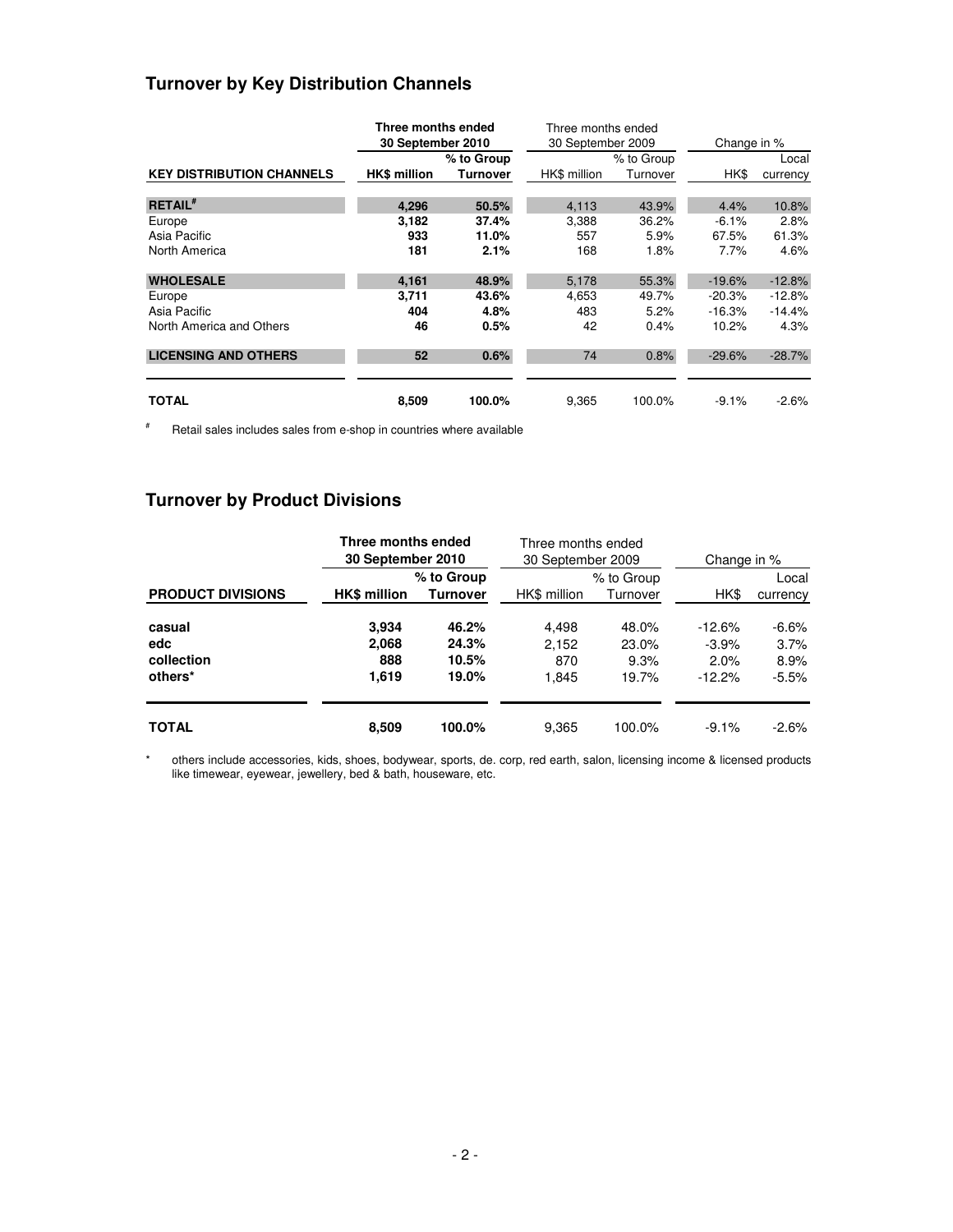### **Key Distribution Channels by Regions**

| As at 30 September 2010                                                                                      |                                                 | WHOLESALE (controlled space only) |                                      |                                                |                                                                      |                                                        |                      |                                                        |        |                                                                       | <b>RETAIL</b>                              |                                                                                             |                         |                                       |               |                                 |                                   |
|--------------------------------------------------------------------------------------------------------------|-------------------------------------------------|-----------------------------------|--------------------------------------|------------------------------------------------|----------------------------------------------------------------------|--------------------------------------------------------|----------------------|--------------------------------------------------------|--------|-----------------------------------------------------------------------|--------------------------------------------|---------------------------------------------------------------------------------------------|-------------------------|---------------------------------------|---------------|---------------------------------|-----------------------------------|
| Franchise stores                                                                                             |                                                 |                                   |                                      |                                                | Shop-in-stores                                                       |                                                        |                      | <b>Identity Corners</b>                                |        |                                                                       | <b>Directly Managed Stores</b>             |                                                                                             |                         | Comp Stores**                         |               |                                 |                                   |
| <b>REGIONS</b>                                                                                               | No. of<br>stores                                | Sales area<br>sam                 | Net<br>opened                        | Net<br>change in<br>stores* sales area* stores | No. of                                                               | Sales area<br>sam                                      | <b>Net</b><br>opened | <b>Net</b><br>change in<br>stores* sales area*i stores | No. of | Sales area<br>sam                                                     | Net<br>opened                              | Net<br>change in<br>stores* sales area*                                                     | No. of<br>stores        | Sales area<br>sam                     | Net<br>opened | Net<br>change in                | stores* sales area* No. of stores |
| <b>ESPRIT</b><br>(excl Red Earth and Salon)<br>Europe<br>Asia Pacific (excl China)<br>China<br>North America | 1,161<br>181<br>670<br>$\overline{\phantom{a}}$ | 323,101<br>34,679<br>82,327       | 13<br>$\overline{2}$<br>27<br>$\sim$ | 2.4%<br>$-0.1%$<br>1.9%                        | 4,960<br>253<br>$\overline{\phantom{a}}$<br>$\overline{\phantom{a}}$ | 203,812<br>9,746<br>$\overline{\phantom{a}}$<br>$\sim$ | 5<br>$\overline{2}$  | $-0.1%$<br>$-0.2%$<br>$\sim$                           | 4,920  | 111,028<br>60<br>$\overline{\phantom{0}}$<br>$\overline{\phantom{0}}$ | (92)<br>$\sim$<br>$\overline{\phantom{a}}$ | $-2.0%$<br>$\overline{\phantom{a}}$<br>$\overline{\phantom{a}}$<br>$\overline{\phantom{a}}$ | 417<br>338<br>296<br>86 | 243.650<br>63,200<br>49,956<br>31,766 | (2)           | 0.1%<br>$-0.4%$<br>3.2%<br>4.0% | 295<br>231<br>138<br>66           |
| <b>TOTAL</b>                                                                                                 | 2,012                                           | 440,107                           | 42                                   | 2.1%                                           | 5,213                                                                | 213,558                                                | 7                    | $-0.1%$                                                | 4,923  | 111,088                                                               | (92)                                       | $-2.0%$                                                                                     | 1,137                   | 388,572                               | 14            | 0.7%                            | 730                               |

\* Net change from 30 June 2010 \*\* All e-shops within Europe are shown as 1 comparable store in Europe and the e-shop in U.S. is shown as 1 comparable store in North America